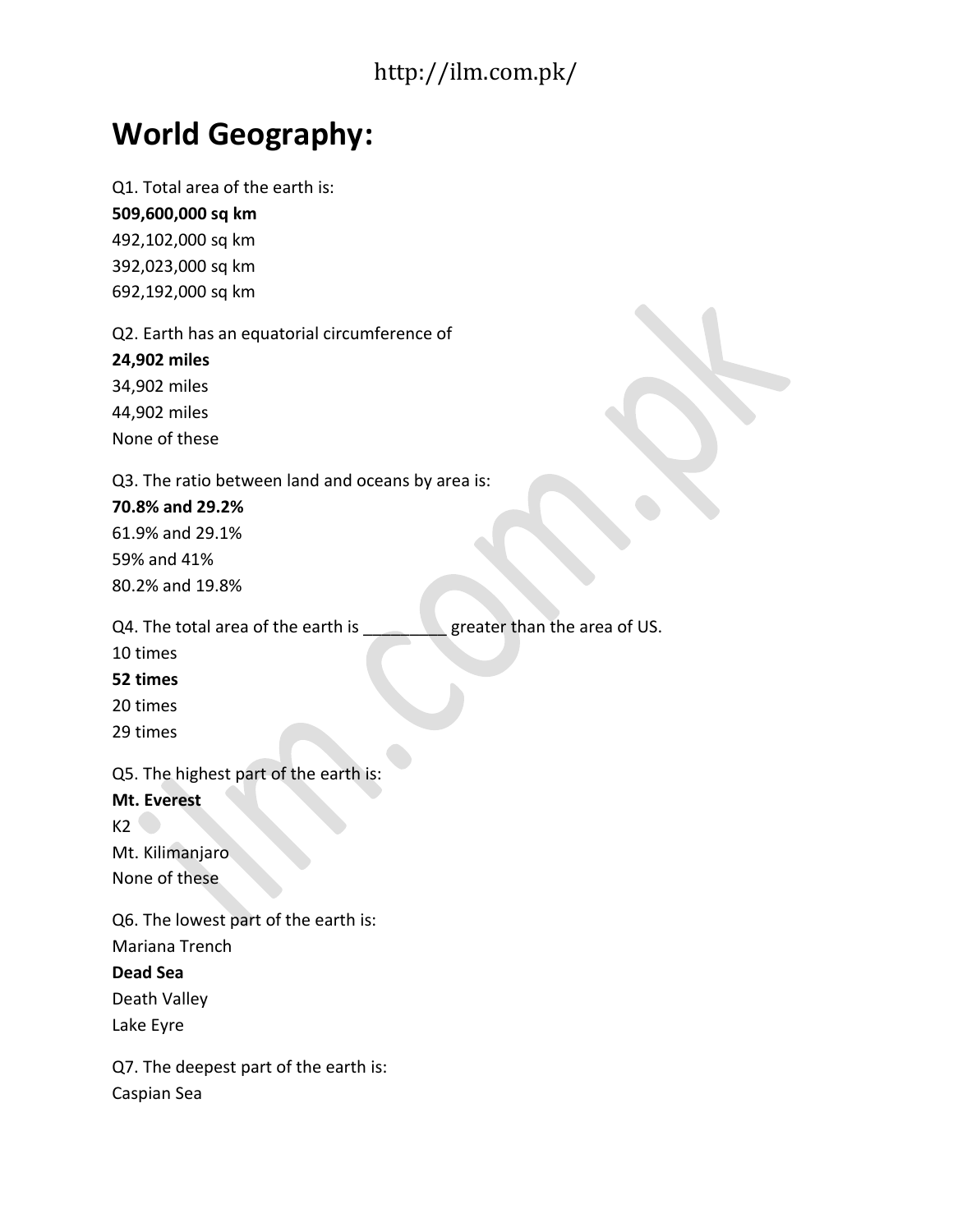| Peninsula Valdes<br><b>Mariana Trench</b><br>Lake Assal                                                 |
|---------------------------------------------------------------------------------------------------------|
| Q8. Earth surface is divided into _________ continents.<br>6<br>7<br>$\overline{2}$<br>9                |
| Q9. The highest point of Asia is:<br>Mt. Everest<br>Mt. Kilimanjaro<br>Mt. McKinley<br>Mt. Elbrus       |
| Q10. The second largest continent by area is:<br>Asia<br><b>Africa</b><br>Australia<br>North America    |
| Q11. The highest point of Africa is:<br>Mt. Everest<br>Mt. Kilimanjaro<br>Mt. McKinley<br>Mt. Ellsworth |
| Q12. The lowest point of Africa is:<br>Death Valley<br>Caspian Sea<br>Lake Eyre<br><b>Lake Assal</b>    |
| Q13. North America contains _______ of the total area of the earth.<br>20.9%<br>16.3%<br>17.9%<br>15.8% |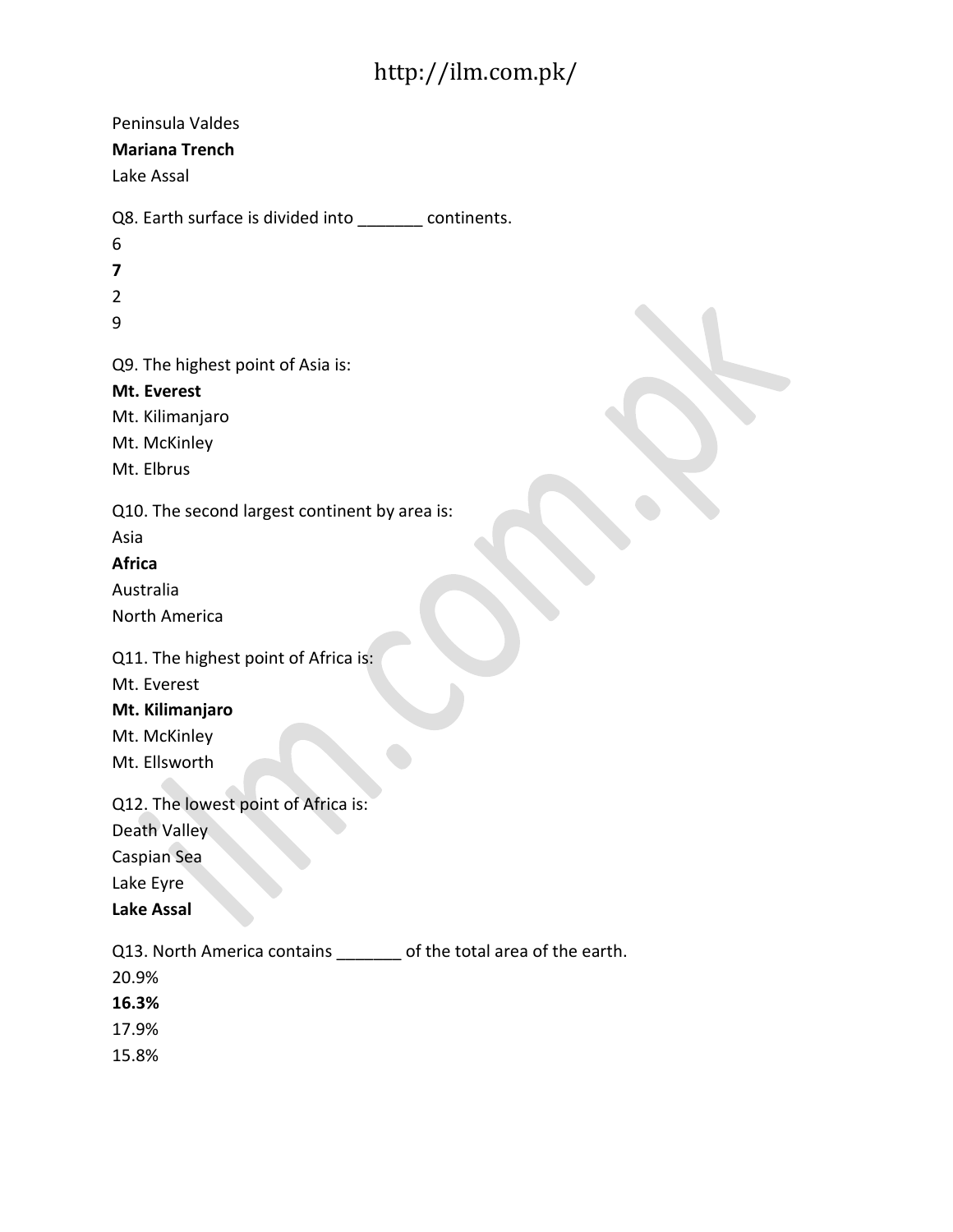Q14. The lowest point of North America is: Peninsula Valdes

Lake Eyre

Mt. Ellsworth

**Death Valley**

Q15. The highest point of South America is: Mt. Elbrus Mt. McKinley **Mt. Aconcagua** Mt. Kosciusko

Q16. Total area of Antarctica is: 13,141,901 sq km 13,401,211 sq km 13,911,910 sq km **14,200,000 sq km**

Q17. What is the total area of Europe? 9,992,807 sq km **10,400,000 sq km** 8,990,293 sq km 7,871,612 sq km

Q18. The lowest point of Europe is: Death Valley Valdes Peninsula Lake Eyre

**Caspian Sea**

Q19. The highest point of Australia is: Mt. Everest Mt. Kilimanjaro Mt. McKinley **Mt. Kosciusko**

Q20. About of the earth's crust is composed of aluminum.

26.4%

23.2%

**8.2%**

13.2%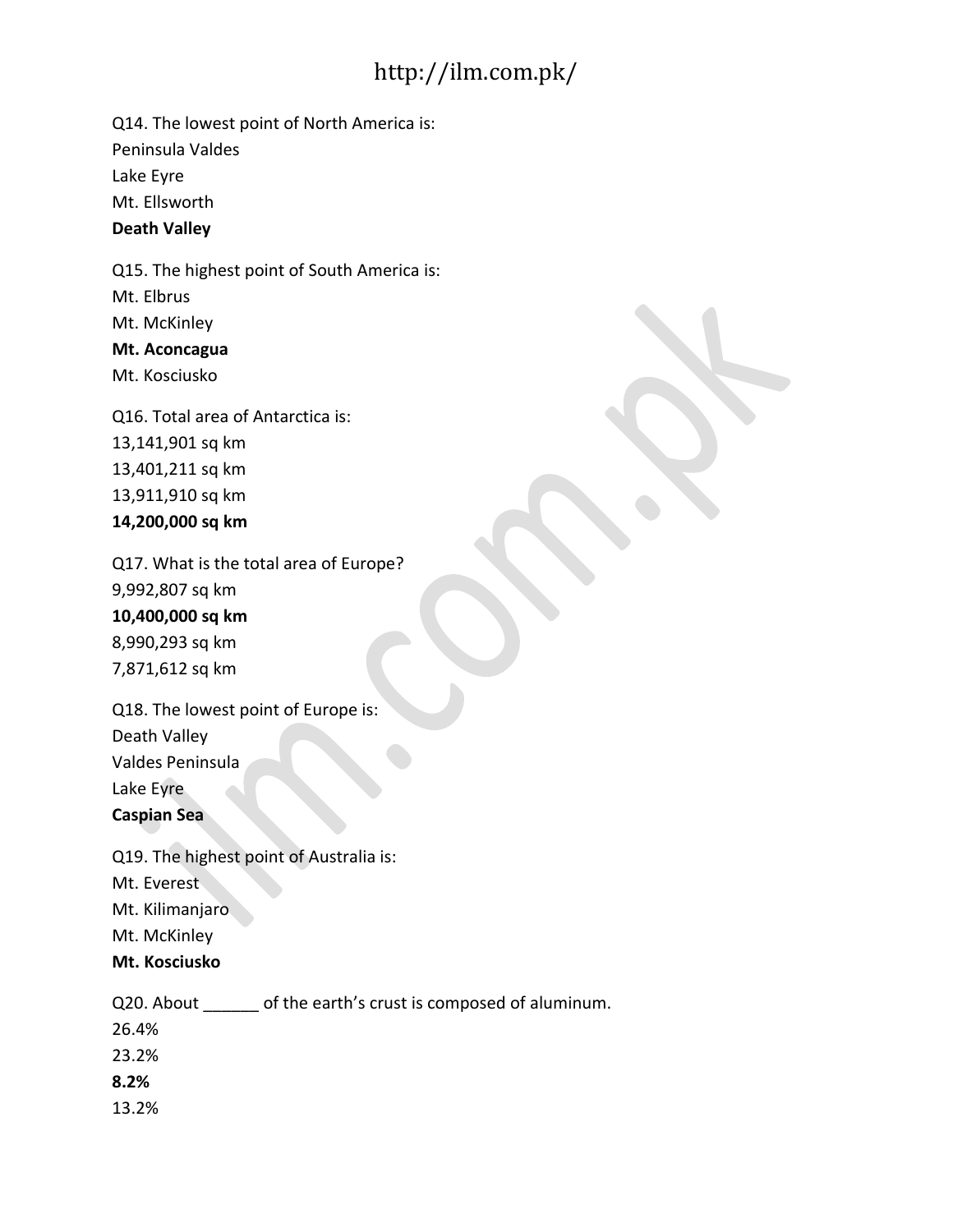# **Pakistan Studies:**

Q1. The script of the Indus Valley civilization was: Persian **Dravidian** Sanskrit Indecipherable Q2. The Lothal civilization was known for: Art and architecture **Drainage system** Trade and commerce Art and Science Q3. The most famous court poet of Akbar was: **Abdur Rahim Khan-i-Khanah** Tulsidas Raskhan Surdas Q4. Jehangiri Mahalis located in: **Agra Fort** Fatehpur Sikri Delhi Sikandra Q5. When did Vaso da Gama come to India? 1490 1492 1493 **1498** Q6. In 1757, Siraj-ud-Daula was defeated by: Canning **Robert Clive Hastings** 

**Cornwallis** 

Q7. The capital of the kingdom of Raja Ranjit Singh was: Patiala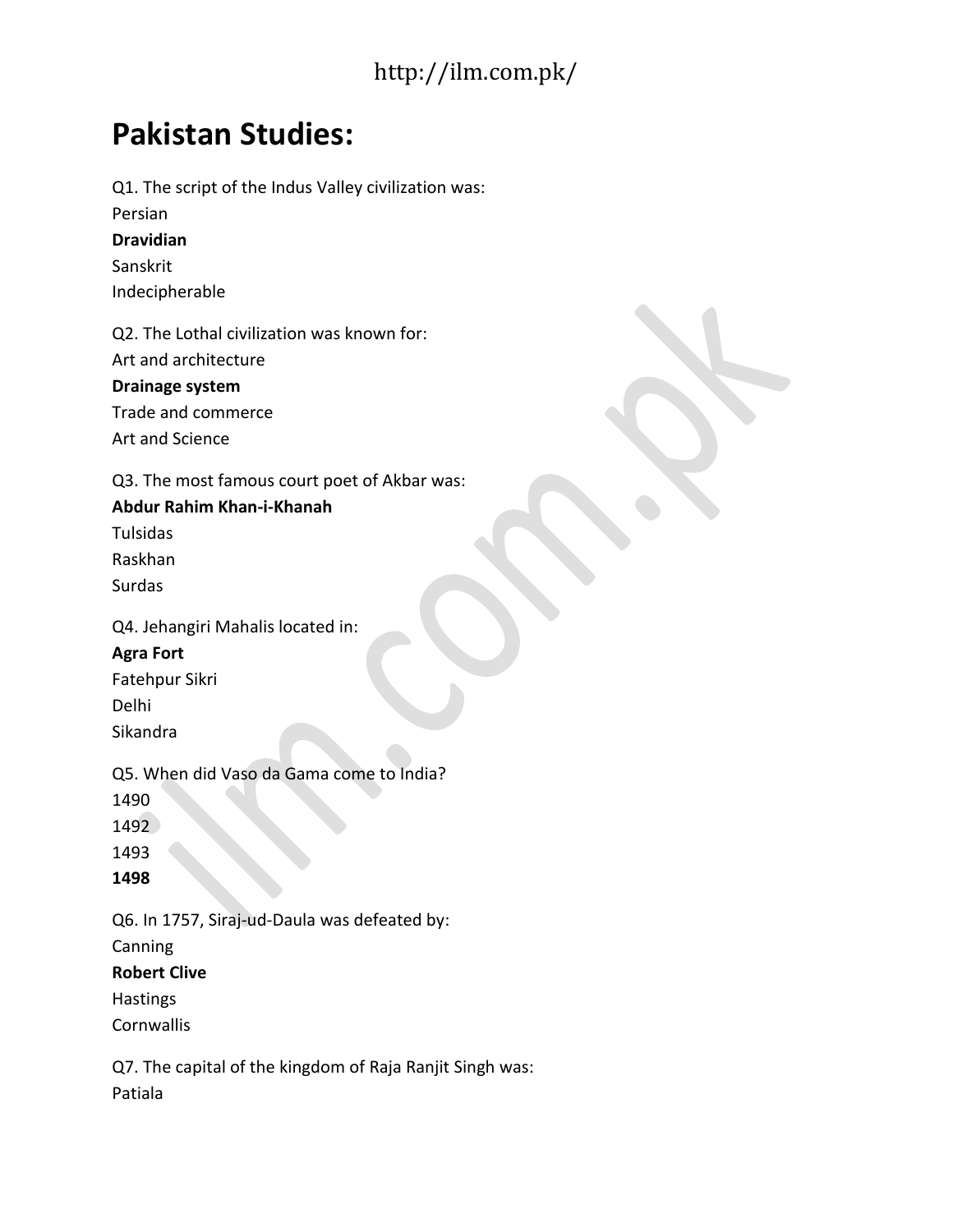#### **Lahore**

Amritsar Kapurthala

Q8. In the Mughal Adadministration, military recruitment was being looked after by: Diwan

Waizr

#### **Bakhshi**

Kotwal

Q9. Who first voiced the idea of the separate Muslim state in India?

M. A. Junnah

### **Muhammad Iqbal**

Sir Syed Ahmed Khan None of these

Q10. Who is known as Grand Old Man of India?

### **Dadabhai Naoroji**

Rajgopalachari Lala Lajpat Raj Khan Abdul Ghafar Khan

Q11. Khilafat Movement resulted in:

## **Decrease in differences between Hindus and Muslims**

Partition of India Hindu-Muslim riot None of these

Q12. Raja Dahir was defeated by: **Muhammad Bin Qasim** Tariq bin Ziad Khalid bin Waleed Abdul Malik

Q13. Lucknow Pact was made on: 1914 **1916**

1918

1920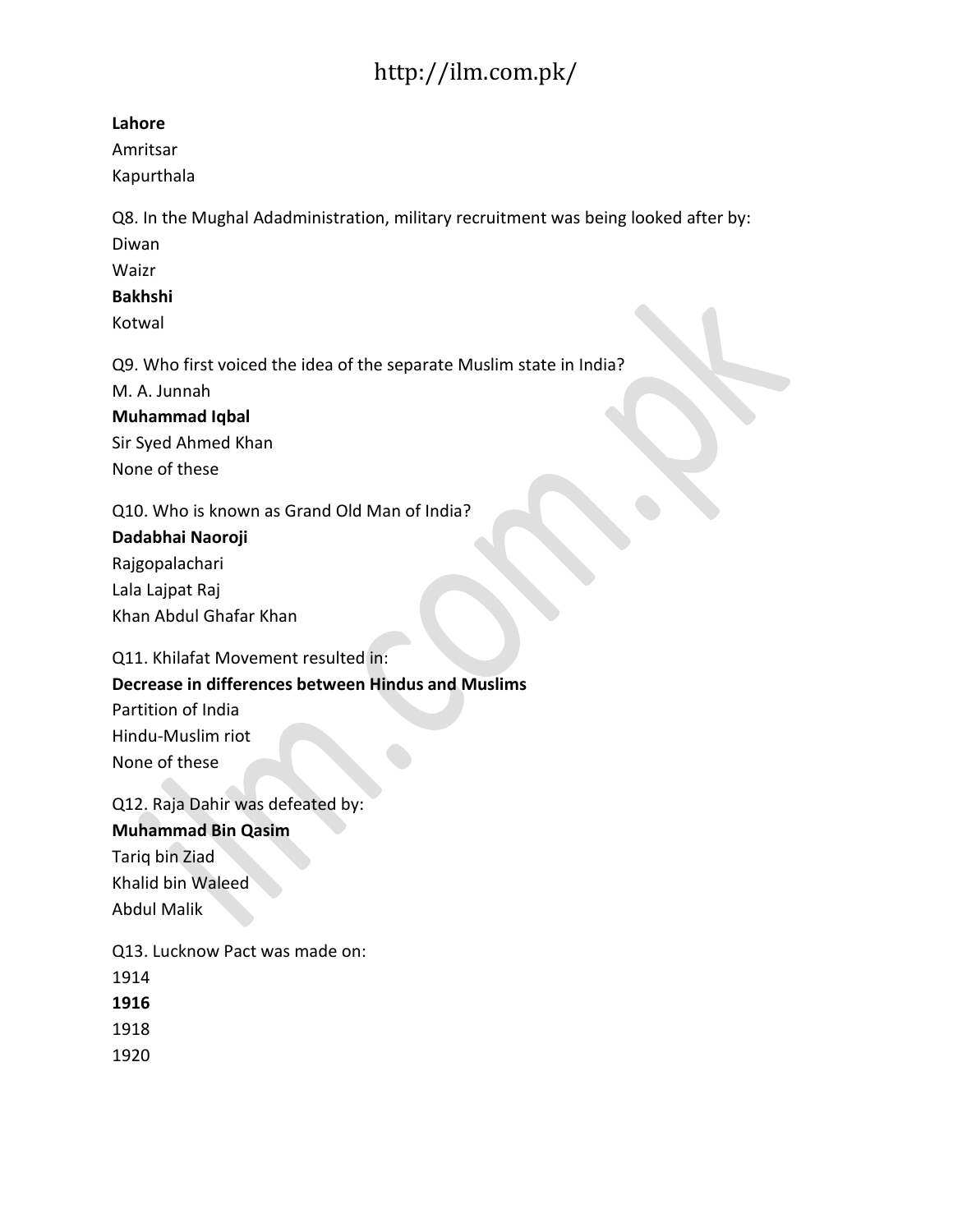Q14. Where first session of Muslim League Students Federation was held?

Peshawar

Lahore

### **Calcutta**

Bombay

Q15. The boundary between Pakistan and Afghanistan is called:

LoC

Radcliff Line

### **Durand Line**

None of these

Q16. Where the Siachin glacier is situated?

Hunza

### **Sakardu**

Baltistan

Pamir

Q17. was the first Prime Minister of Pakistan.

### **Liaquat Ali Khan**

Khawaja Nizamuddin Quaid-e-Azam I.I. Chundrigar

Q18. According to the Second Draft Constitution, the term of each house will be years.

3

4

**5**

6

Q19. **EXECUTE:** form of Government was introduced in the Constitution of 1956.

Presidential

## **Parliamentary**

Both a and b

None of these

Q20. National Assembly formed Constitution Committee on April 17, \_\_\_\_\_\_\_to prepare the first draft for farming a constitution. 1972

**1973**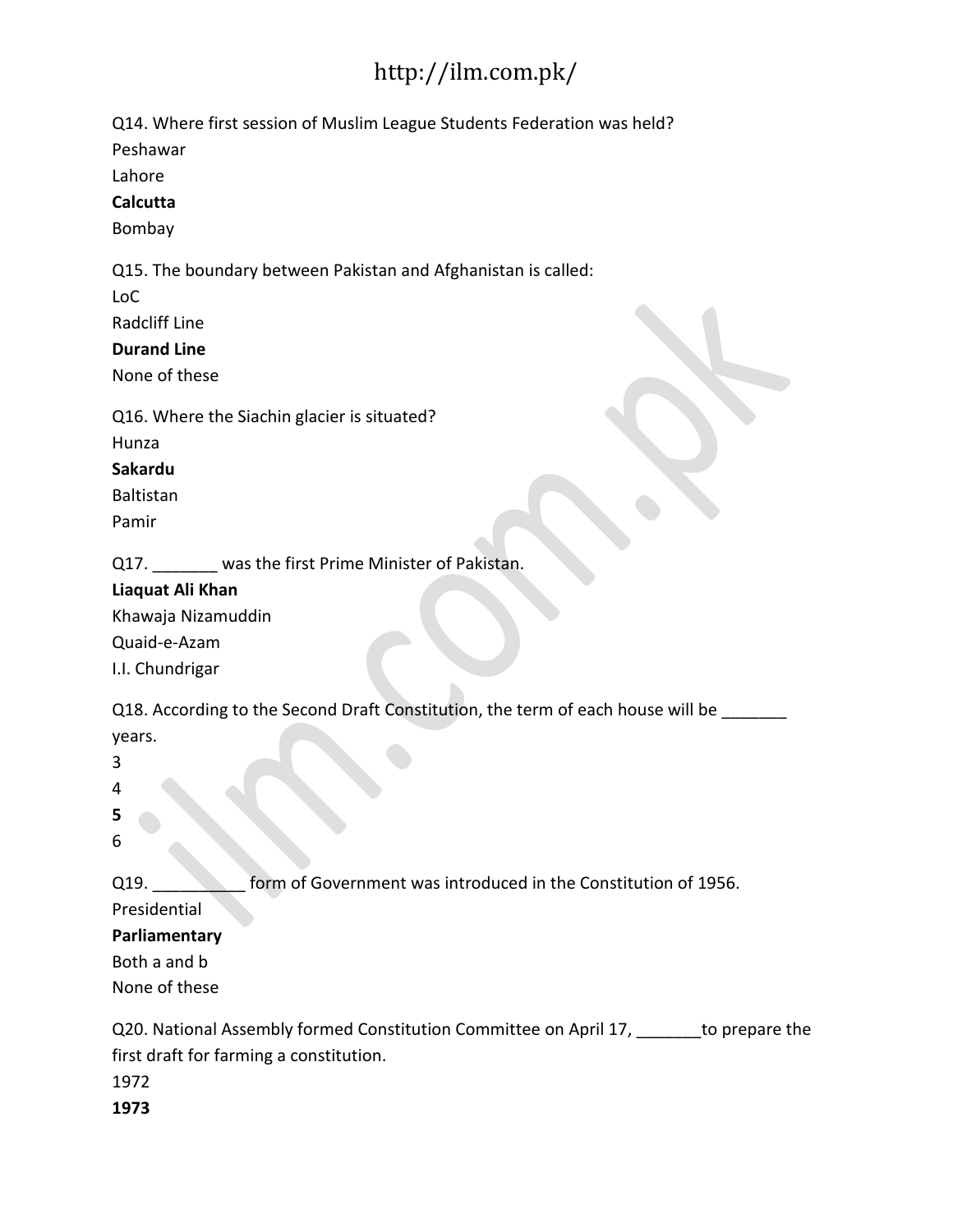1974 1975

# **Everyday Science:**

Q1. Which planet of the solar system spins on its axis as the fastest rate? **Mercury** 

Earth

**Jupiter**

Saturn

Q2. The first satellite was launched by: France

**USSR**

USA

UK

Q3. Days and nights are caused by:

## **Rotation of the earth on its axis**

Revolution of the earth around the sun Inclination of the earth around the sun None of these

Q4. The specific gravity of the earth as a whole is:

4.50

4.65

**5.52**

6.68

Q5. Earthquakes rarely occur in: **Brazil** Alaska Mexico Russia

Q6. Tsunami is a word of \_\_\_\_\_\_\_ language.

**Japanese**

Greek

German

English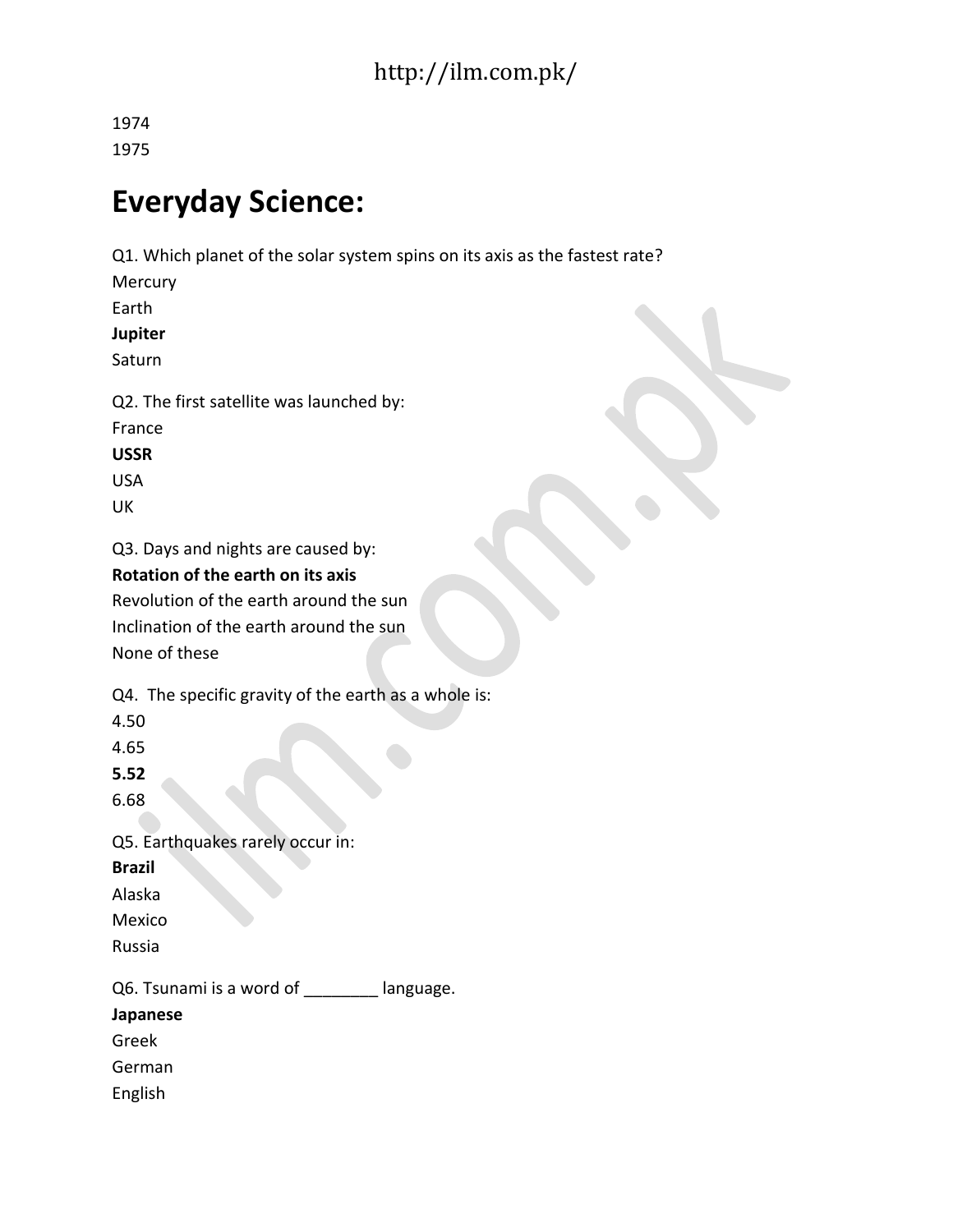Q7. Days and nights are equal throughout the globe when the sun is above:

Poles

**Equator**

Tropic of Cancer Tropic of Capricorn

Q8. One degree of longitude on the equator is equal to a distance of:

34.5 miles

50 miles

**69 miles**

80miles

Q9. Which of the following is a cold wind?

Foehn

**Buran**

Chinook

Siroco

Q10. Oxygen in the upper atmosphere is converted into:

Hydrogen

**Ozone**

Nitrogen Carbondioxide

Q11. The dense mass of small water drops on smoke or dust particles in the lower layers of the atmosphere is:

Hail

Frost

**Dew**

Fog

Q12. The evolution of human species took place mainly in:

Arthropod

**Reptile**

Amphibian Echinoderm

Q13. Who proposed the mutation theory of evolution?

Huxley

Darwin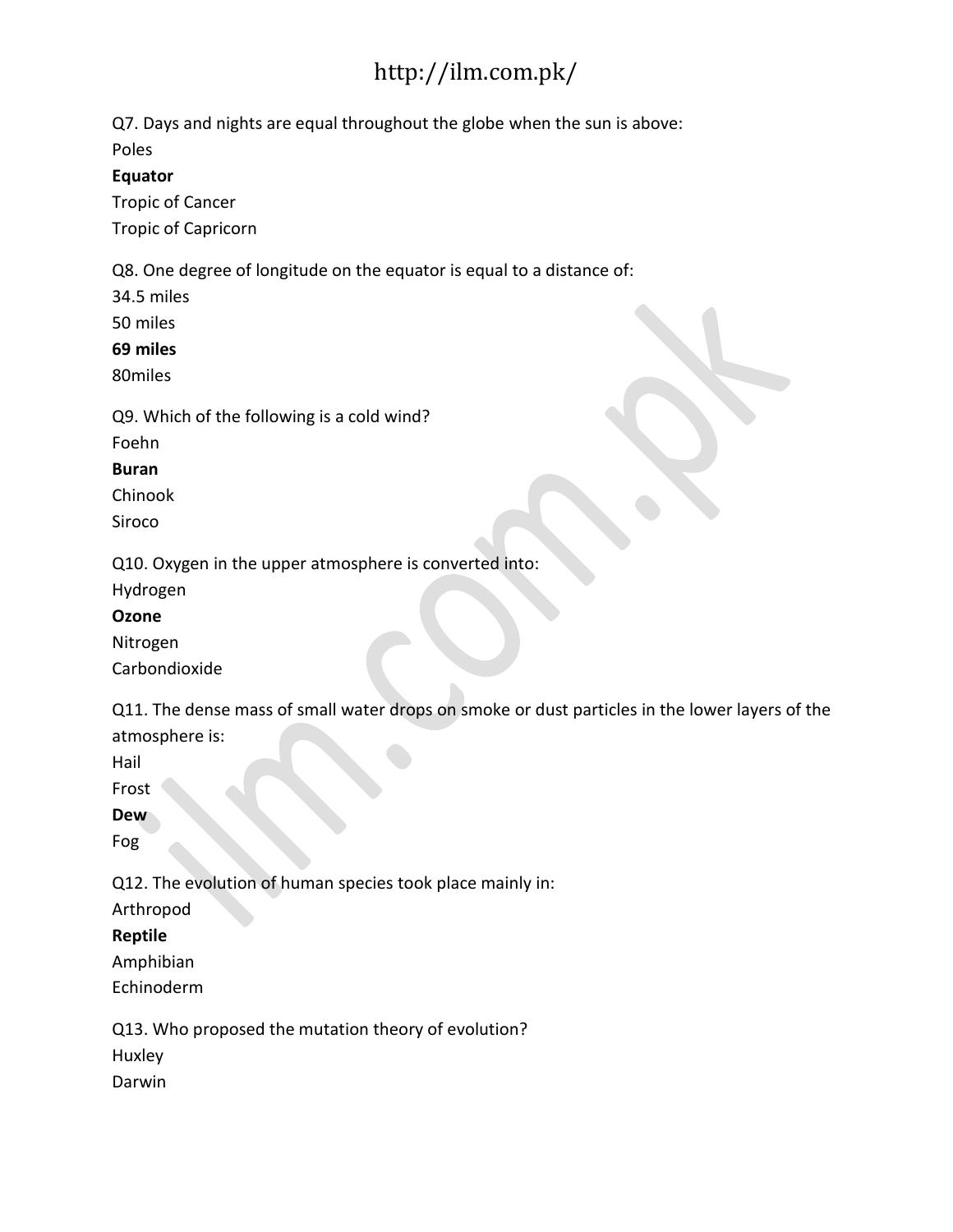### **Hugo**

Lamark

Q14. Which of the following is essential for blood clotting?

RBC

WBC

### **Blood platelets**

Lymph

Q15. Which animal produces the biggest body?

### **Blue whale**

Lion

Camel

Elephant

Q16. ELISA test is prescribed for:

Polio

## **Cancer**

Typhoid

AIDS

Q17. Which of the following is the lightest metal?

Mercury

Silver

## **Lithium**

Lead

Q18. Deep blue colour is imparted to glass by the presence of: Iron oxide

## **Cobalt oxide**

Cupric oxide None of these

Q19. The neutral's atom two isotopes differ in the number of:

## **Neutrons**

Protons

Electron shells

None of these

Q20. Whose invention is power loom? Woods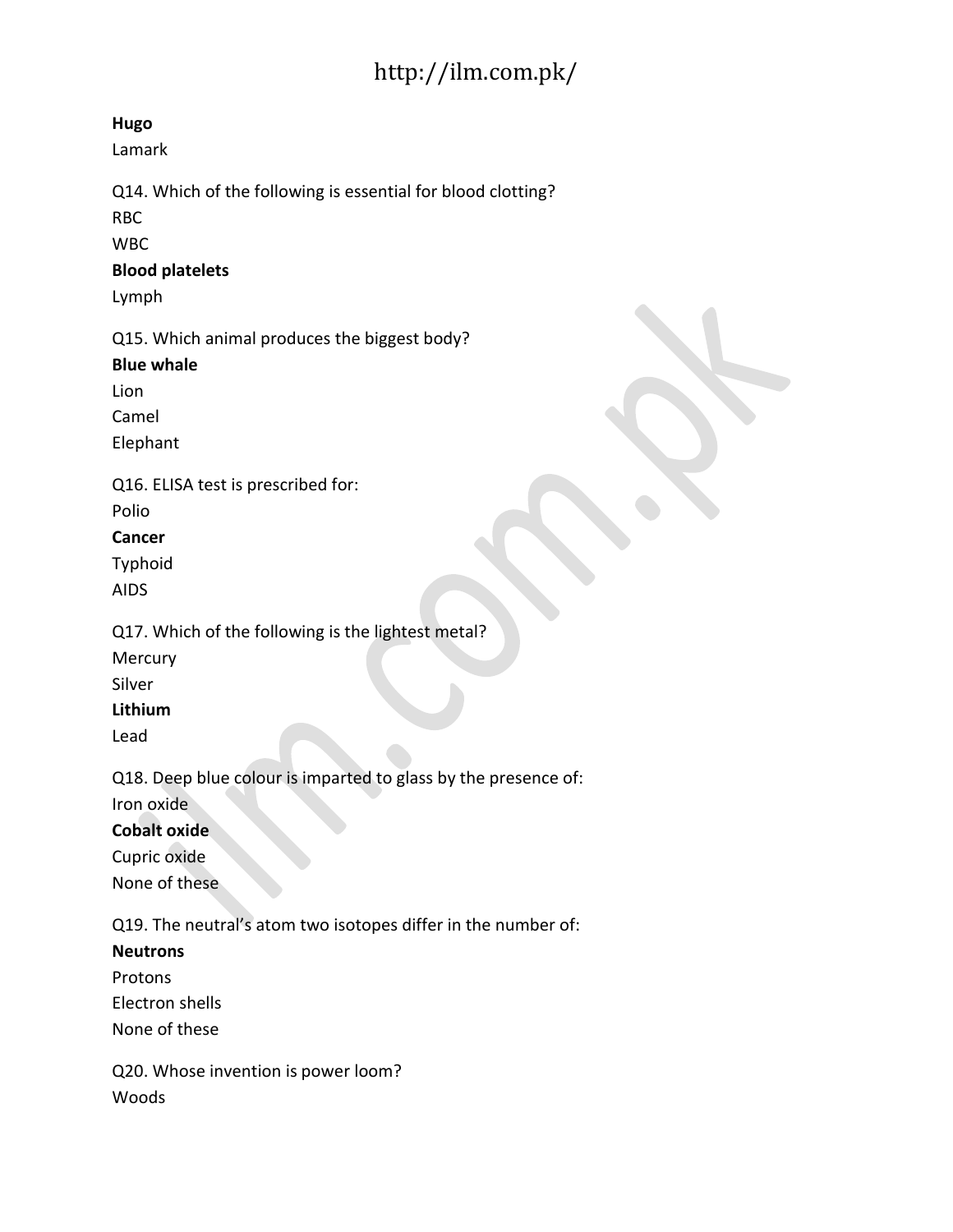**Cartwright**

Edison Marconi

# **ISLAMIAT:**

Q1. The total number of Makki Surahs are:

80

**86** 88

92

Q2. The name of fifth Kalimah is: Kalimah Tauheed

Kalimah Shahadat

# **Kalimah Istighfar**

Kalimah Tamjeed

Q3. The Holy book revealed to Hazrat Daud (A.S) is:

Injeel

Taurat

**Zubur**

None of these

Q4. Identify the last Ghazwa in which the Holy Prophet (PBUH) participated.

Mutah

**Tabuk**

Hunain Ahzab

Q5. Which prophet of Allah is dignified with special title "Khalilullah"?

Hazrat Adam (A.S)

Hazrat Nuh (AS)

# **Hazrat Ibrahim (AS)**

Hazrat Essa (AS)

Q6. Which of the following wives of the Holy Prophet (PBUH) gained the title of the "Mother of the poor"? Hazrat Khadeeja (RA) **Hazrat Zainab bint Khuzaymah (RA)**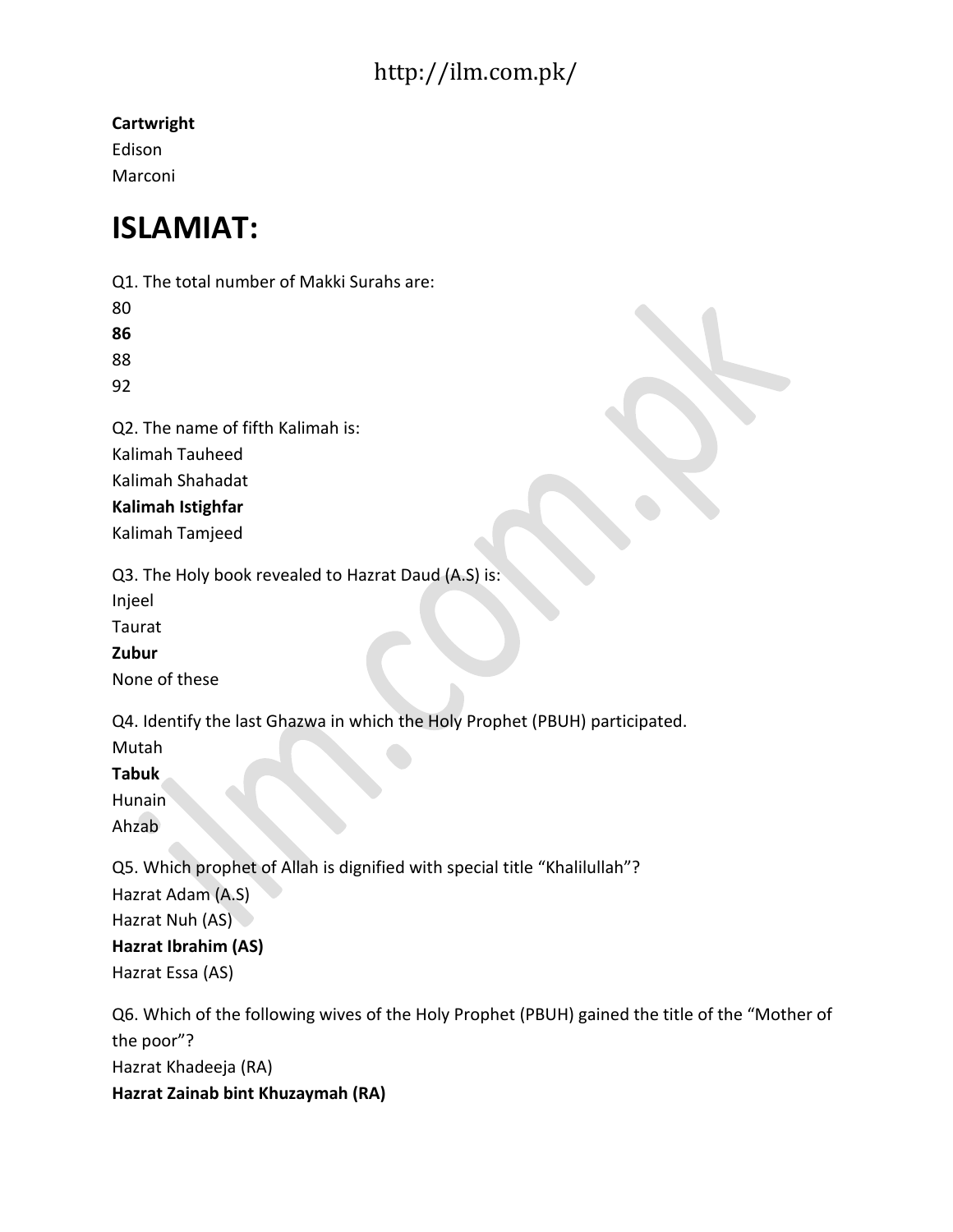Hazrat Ayesha (RA) Hazrat Mamoona (RA)

Q7. Which Surah of the Holy Quran is called "the heart of Quran"?

Surah Al-Ikhlas

**Surah Ya Sin**

Surah Al-Baqarah Surah Ar-Rehman

Q8. Hazrat Umar (RA) ruled for:

8 years

9 years

**10 years and 5 months**

12 years

Q9. Hazrat Abu Bakr (RA) died in:

10th Hijrah

11th Hijrah

## **13th Hijrah**

15th Hijrah

Q10. Hazra Ali martyred at the age of:

55

58

**63**

67

Q11. During the migration from Makkah to Madina, Holy Prophet (PBUH) and Hazrat Abu Bakr Siddique (RA) took shelter in the:

Cave of Hira

Dar-e-Arqam

## **Cave of Thaur**

Holy Ka'aba

Q12. The nation of Samood was preached by:

Hazrat Yaqoob (AS)

## **Hazrat Salih (AS)**

Hazrat Ibrahim (AS)

Hazrat Uzair (AS)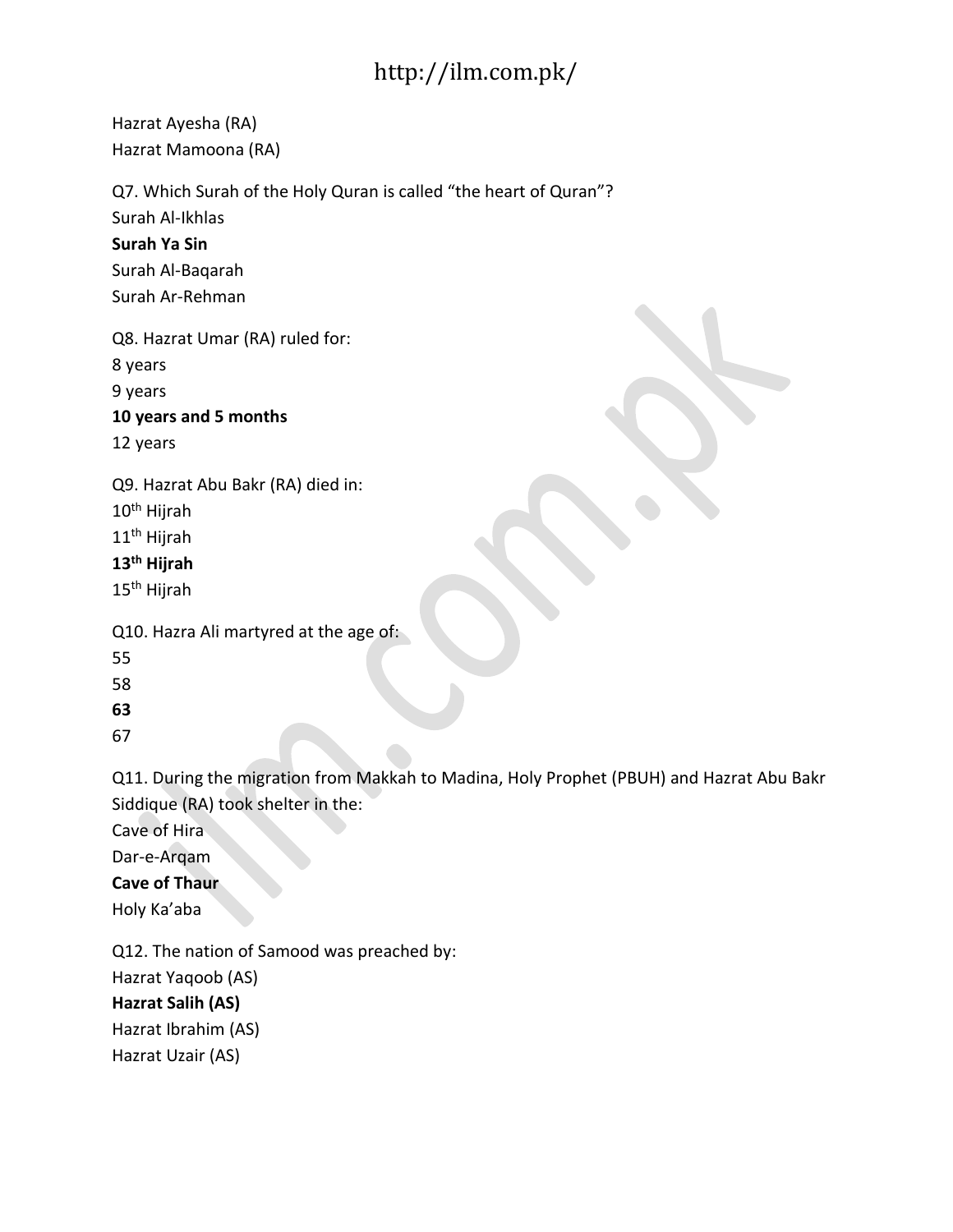Q13. She was the wife of Hazrat Ibrahim (AS) and the mother of Hazrat Ismail (AS):

Hazrat Sara

**Hazrat Hajira**

Hazrat Safia

Hazrat Mamoona

Q14. Hazrat Yousaf (AS) remained in the well for:

**3 days**

5 days

6 days

10 days

Q15. Hazrat Yousaf (AS) and Hazrat Yaqoob (AS) met each other after the period of:

20 years

30 years

**40 years**

50 years

Q16. Hazrat Sulaiman (AS) founded the following mosque.

## **Al-Aqsa**

Al-Kartaba Blue Mosque Masjid Hanifia

Q17. How long Hazrat Younas (AS) remained the abdomen of the fish:

20 days

**40 days**

45 days

50 days

Q18. Which prophet earned his living by making wallets? Hazrat Dawood (AS) Hazrat Hood (AS) **Hazrat Sulaiman (AS)** Hazrat Yahya (AS)

Q19. He added second Azan for Friday prayers. Hazrat Abu Bakr (RA) Hazrat Umar (RA)

**Hazrat Usman (RA)**

Hazrat Ali (RA)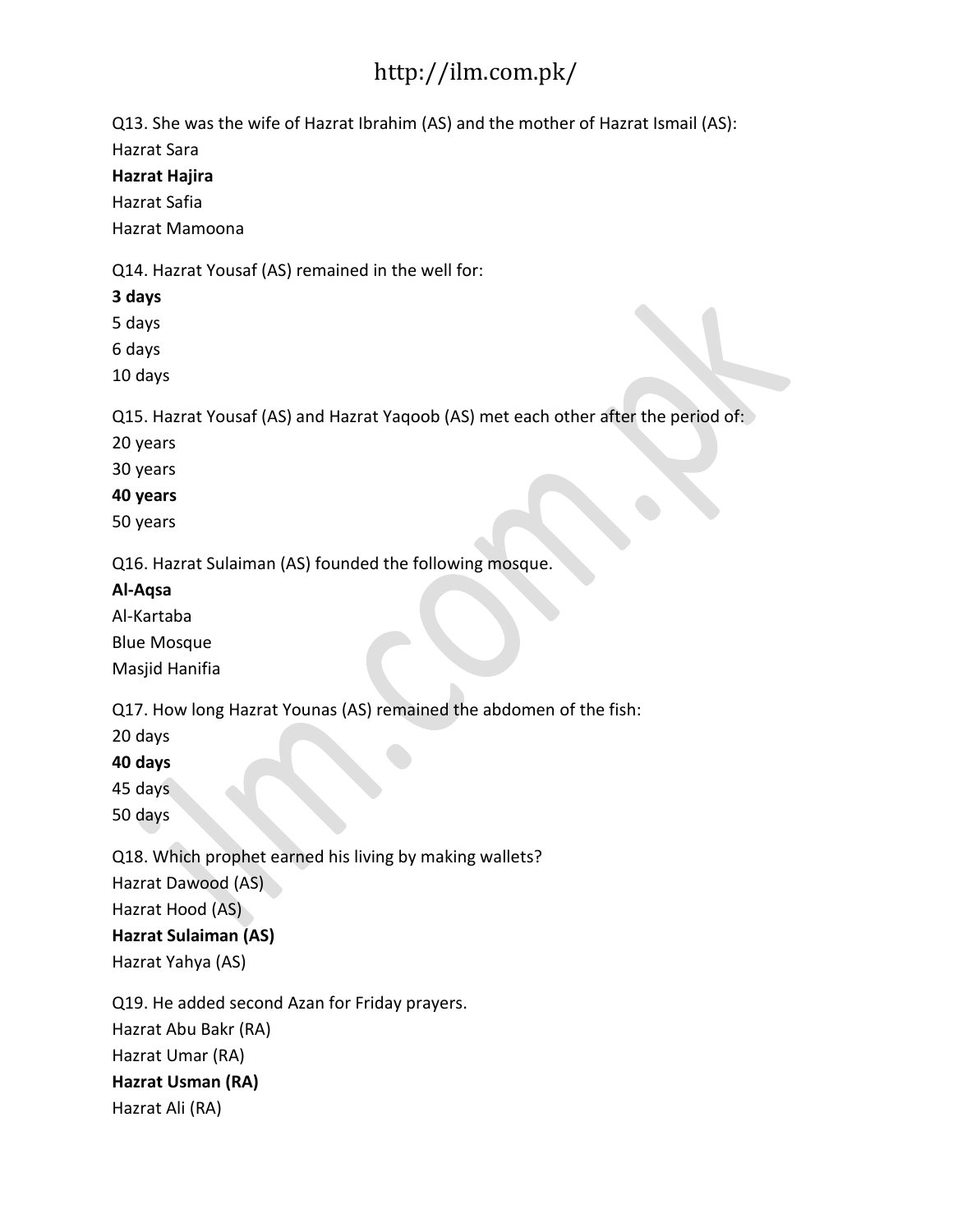Q20. Hazrat Imam Tirmazy was a student of: Imam Bukhari **Imam Abu Dawood** Imam Nisai Imam Muslim bin Hajaj

# **Mathematics:**

Q1. 7372 x 7372 + 7372 x 628 = ? **58976000** 58967000 5897600 None of these Q2. How many numbers up to 100 are divisible by 7? **14** 107 93 100 Q3. Which of the following numbers should be added to 11,158 to make it exactly divisible by 77? 9 8 **7** 5 Q4.  $31/10 \times 3/10 + 7/5 \div 20 = ?$ 0 **1** 100 107/200 Q5. If we multiply a fraction by itself and divide the product by its reciprocal, the fraction thus obtained is 18 26/27. The original fraction is:

8/27 **2 2/3** 1 1/3 None of these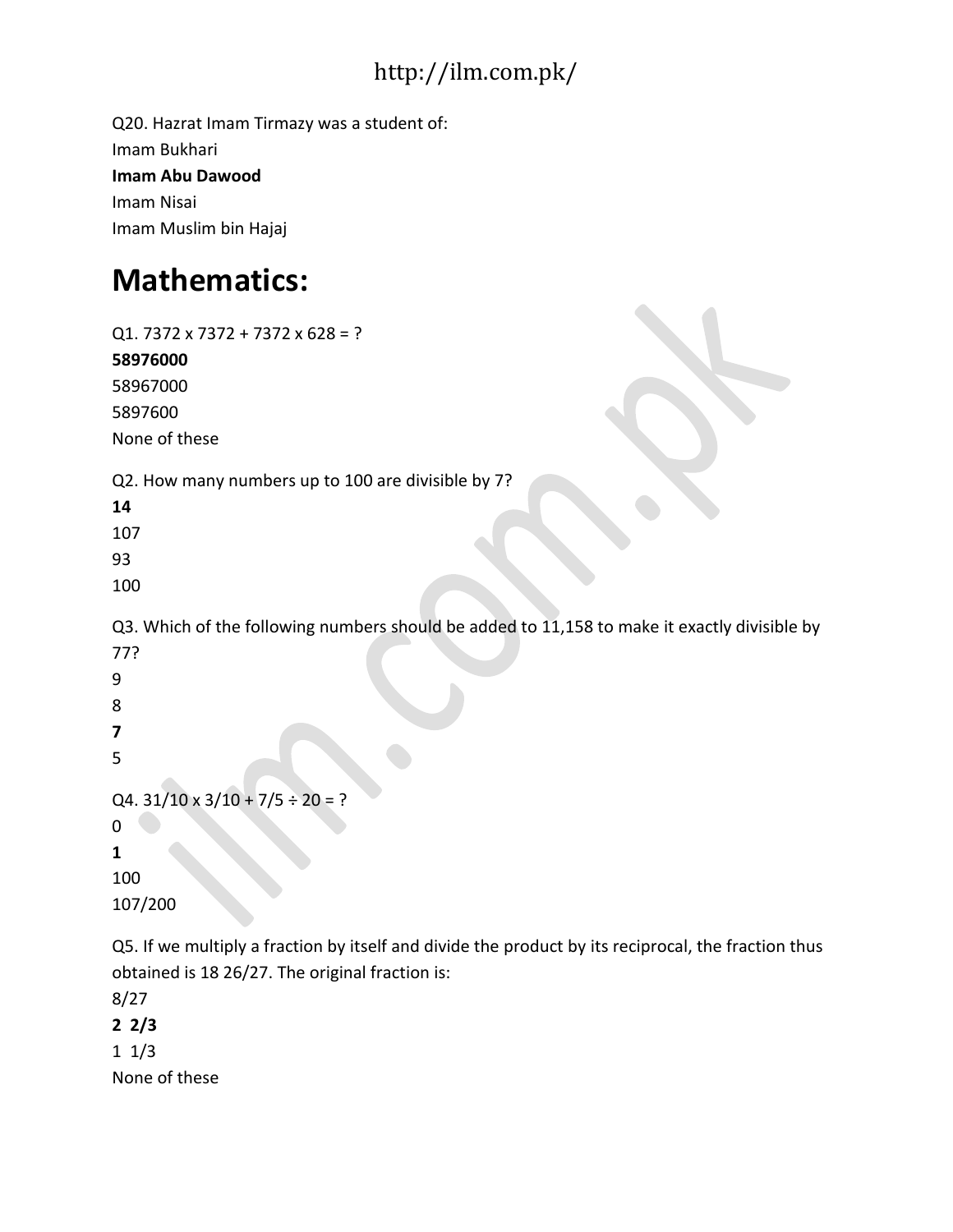Q6. Find the square root of 6492304.

2384

2484

**2548**

2684

Q7. Find the value of x in the following proportion:  $27:72::x:8$ 

5

7

**3**

None of these

Q8. The ratio of the age of a man and his wife is 4 : 3. After 4 years, this ratio will be 9 : 7. If at the time of the marriage, the ratio was 5 : 3, then how many years ago they were married?

## **12 years**

8 years

10 years

15 years

Q9. A number is increased by 20% and then decreased by 20%, the final value of the number

Does not change

Decreases by 2%

Increases by 4%

## **Decreases by 4%**

Q10. If the radius of a circle is decreased by 50%, its area is reduced by:

25%

50%

**75%**

None of these

Q11. The average of first prime number is:

4.5

5

**5.6**

7.5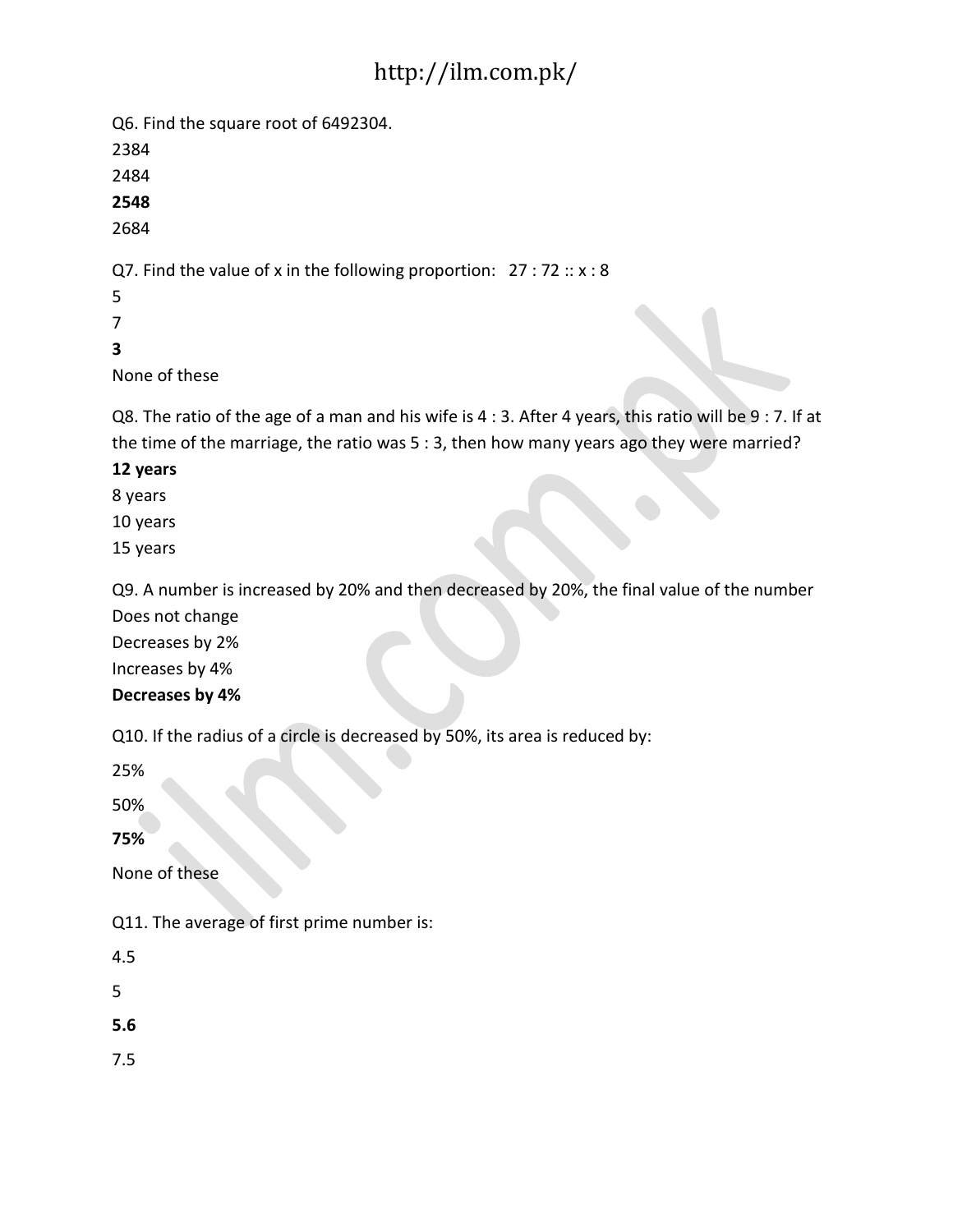Q12. The average of 50 numbers is 38. If two numbers of 45 and 55 are discarded, the average of the remaining set of number is: 38.5 **37.5** 37.0 36.5 Q13. If  $4x + 13 = 7 - 2x$ , what is the value of  $x$ ? -10/3 -3 **-1** 1 Q14. If  $4^a = 8^b$ , What is the ratio of a to b? 1/2 2/3 **3/2** 2/1 Q15. X = 3 is solution of the question  $3x^2 + (k - 1)x + 9 = 0$  then k has value 13 -13 11 **-11** Q16. A jar contains only red, white and blue marbles. The number of red marble is 4/5 the number of white ones, and the number of white ones is ¾ the number of blue ones. If there are 470 marbles in all, how many of them are blue?

120

135

150

**200**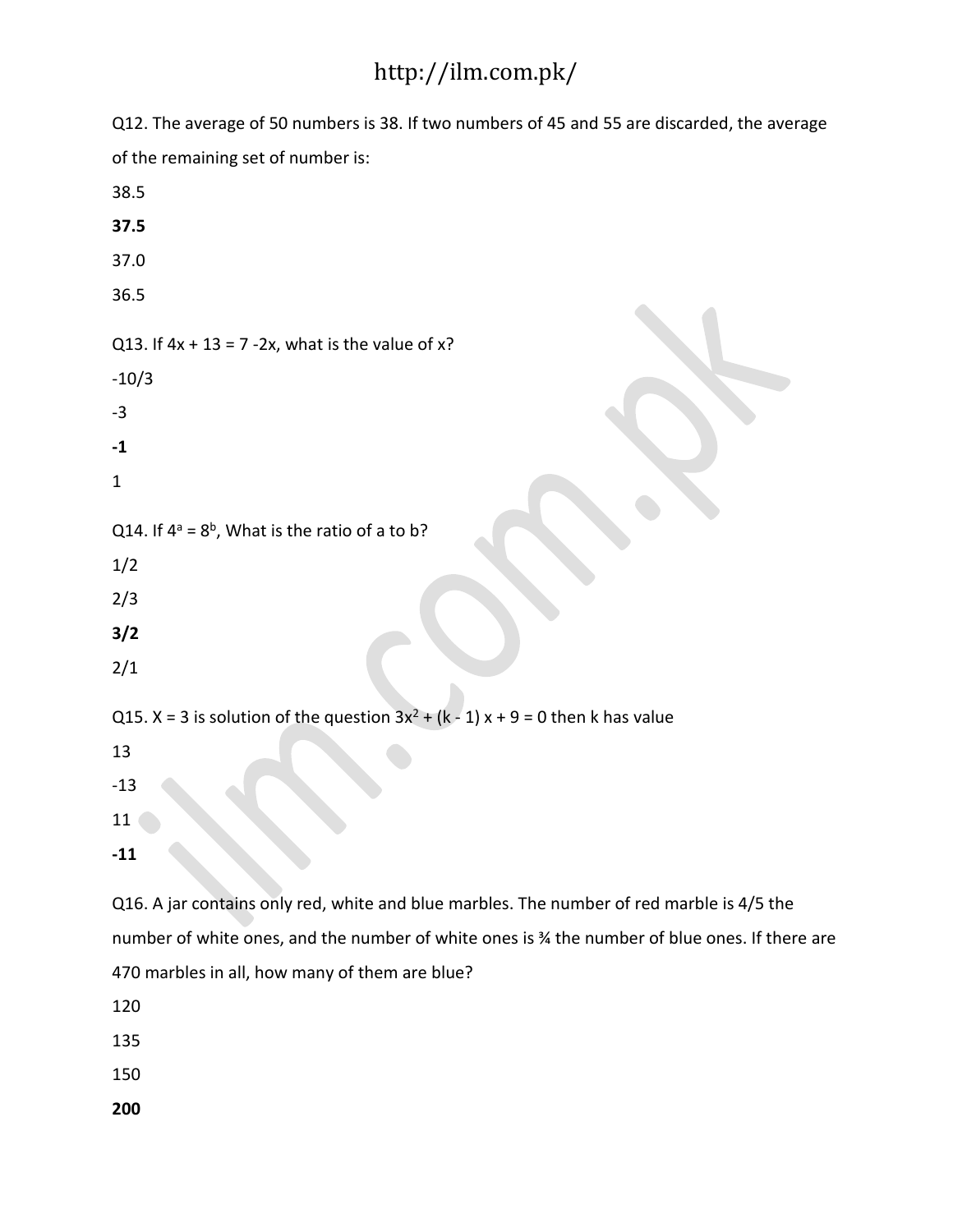Q17. Kiran got married 6 years ago. Today her age is 1 ¼ times her age at the time of marriage.

Her son's age is 1/10 times her age. Her son's age is:

2 years

- **3 years**
- 4 years
- 5 years

Q18. Find the least number which when multiplied with 74088 will make it a perfect square.

- **42**
- 44
- 46
- 48

Q19. The income of a company increases 20% per annum. If its income is Rs. 26,64,000 in the

year 1999 what was its income in the year 1997?

Rs. 17,50,000

Rs. 16,50,000

**Rs. 18,50,000**

Rs. None of these

Q20. 3 chairs and 2 tables cost Rs. 700, while 5 chairs and 3 tables cost Rs. 1100. What is the cost of 2 chairs and 2 tables?

Rs. 300

Rs. 350

Rs. 450

**Rs. 600**

# **English:**

Q1. Choose the word or phrase you consider nearest in meaning to the keywords. "Palatable". **Diversity**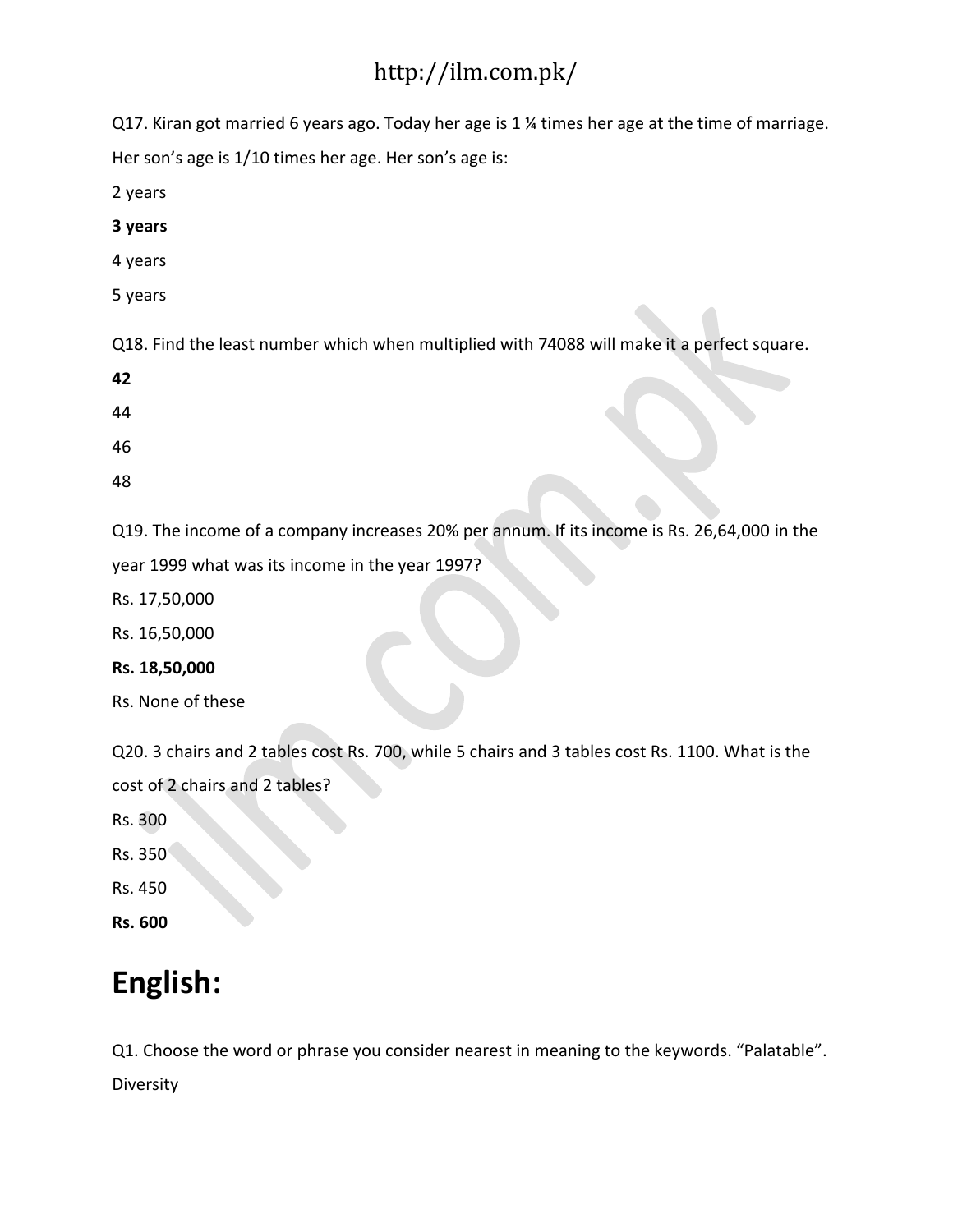### **Agreeable**

Infamous

Blissful

Soft

Q2. Choose the word or phrase you consider nearest in meaning to the keywords. "Peculation"

Restraint

Award

Taxing

### **Embezzlement**

Visionary

Q3. Choose the word or phrase you consider nearest in meaning to the keywords. "Permeable"

Perishable

Effective

Plodding

**Penetrable**

Lasting

Q4. Worries age a man.

Noun

Adjective

**Verb**

Adverb

Q5. They have been reading an abridgement of her novel on the radio.

Adjective

Adverb

**Noun**

Verb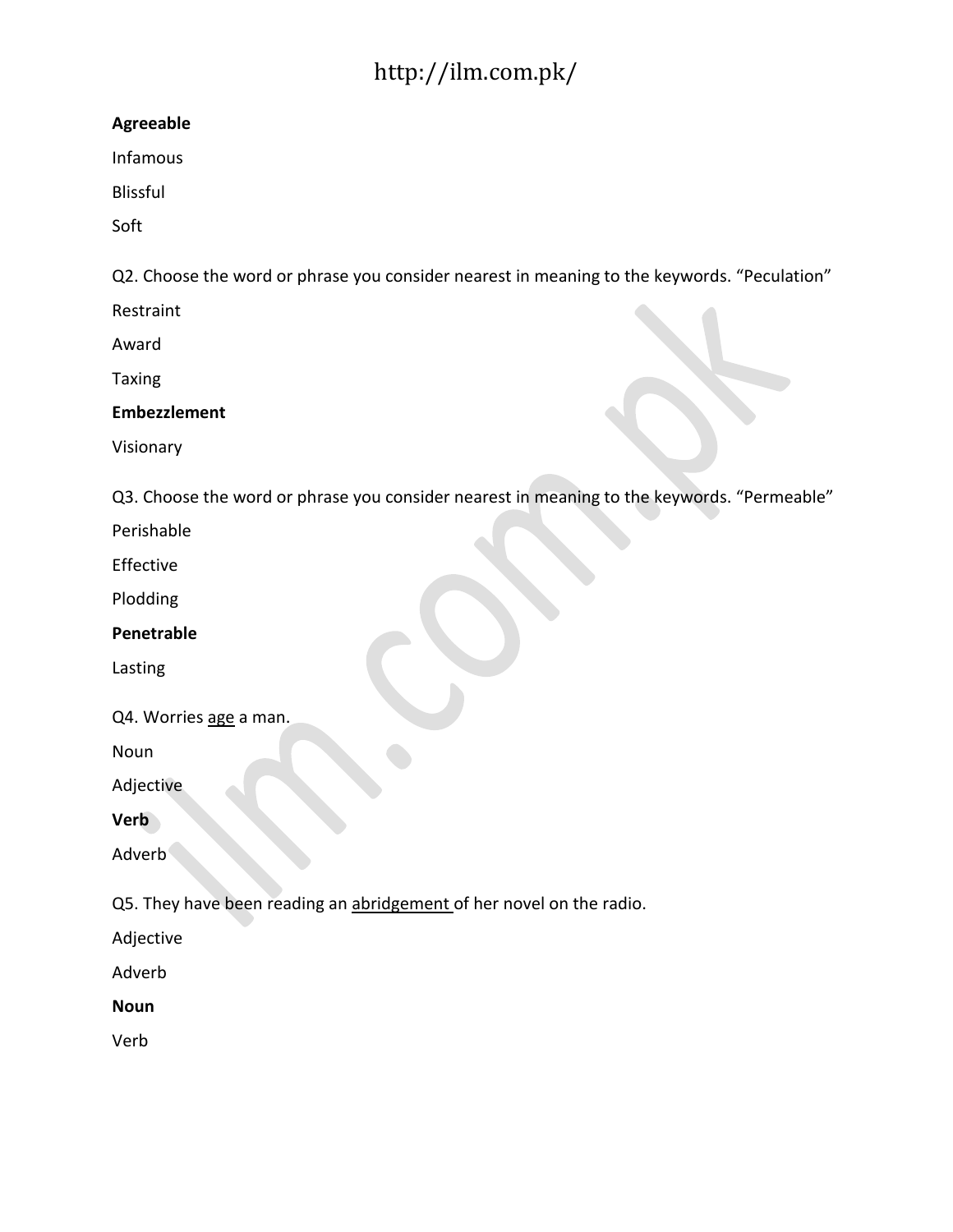Q6. He is the only accredited agent of the multi-national organization.

Noun

#### **Adjective**

Adverb

Verb

Q7. The town has mushroomed recently.

**Verb**

Adverb

Adjective

Adverb

Q8. The more I see her, the more I like her.

#### **Adverb**

Preposition

Noun

Verb

Q9. Perhaps because something in us instinctively distrusts such displays of natural fluency,

some readers approach John updike's fiction with

indifference

**suspicion**

Veneration

Recklessness

Bewilderment

Q10. New concerns about growing religious tension in northern India were \_\_\_\_\_\_\_\_ this week after at least fifty people were killed and hundreds were injured or arrested in rioting between Hindus and Muslims.

Lessened

Invalidated

Restrained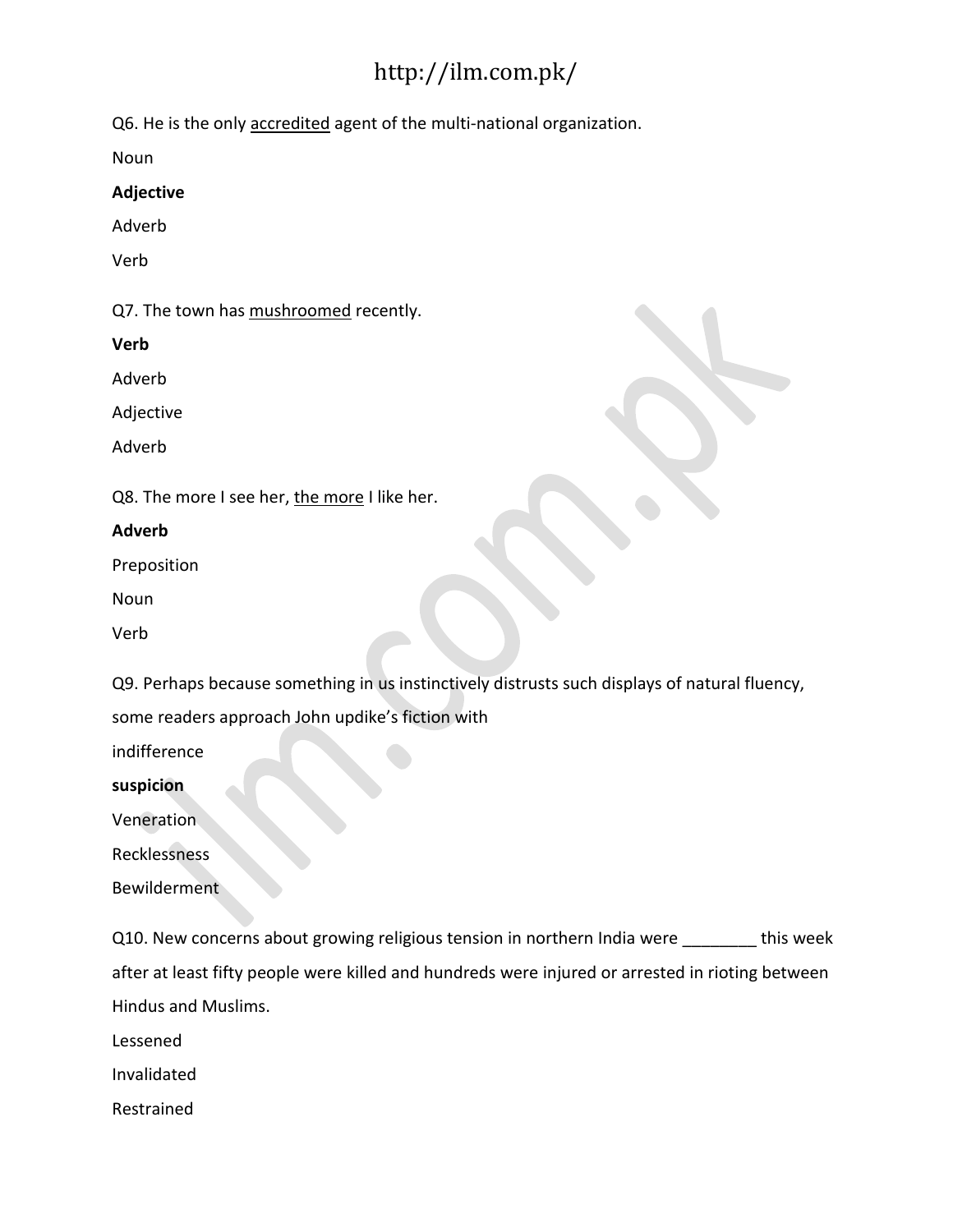| Dispersed                                                                                    |
|----------------------------------------------------------------------------------------------|
| <b>Fueled</b>                                                                                |
| Q11. Although a few years ago the fundamental facts about the Milky Way seemed fairly well   |
| g now even its mass and its radius have come into _________.                                 |
| DeterminedResolution                                                                         |
| IgnoredDanger                                                                                |
| ProblematicProminence                                                                        |
| DiminishedDisrepute                                                                          |
| <b>EstablishedQuestion</b>                                                                   |
| Q12. A ________ statement is an _________ comparison: it does not compare things explicitly, |
| but suggests a likeness between them.                                                        |
| SarcasticUnfair                                                                              |
| Blatantovert                                                                                 |
| SanguineInherent                                                                             |
| MetaphoricalImplied                                                                          |
| <b>BellicoseArdent</b>                                                                       |
| and want to take only the courses for which they see<br>Q13. Some students are               |
| immediate value.                                                                             |
| Theoratical                                                                                  |
| Impartial                                                                                    |
| Pragmatic                                                                                    |
| Idealistic                                                                                   |
| Opinionated                                                                                  |
| Q14. The child was so spoiled by her indulgent parents that she pouted and became            |
| when she did not receive all their attention.                                                |
| <b>Discreet</b>                                                                              |
| Suspicious                                                                                   |
| Elated                                                                                       |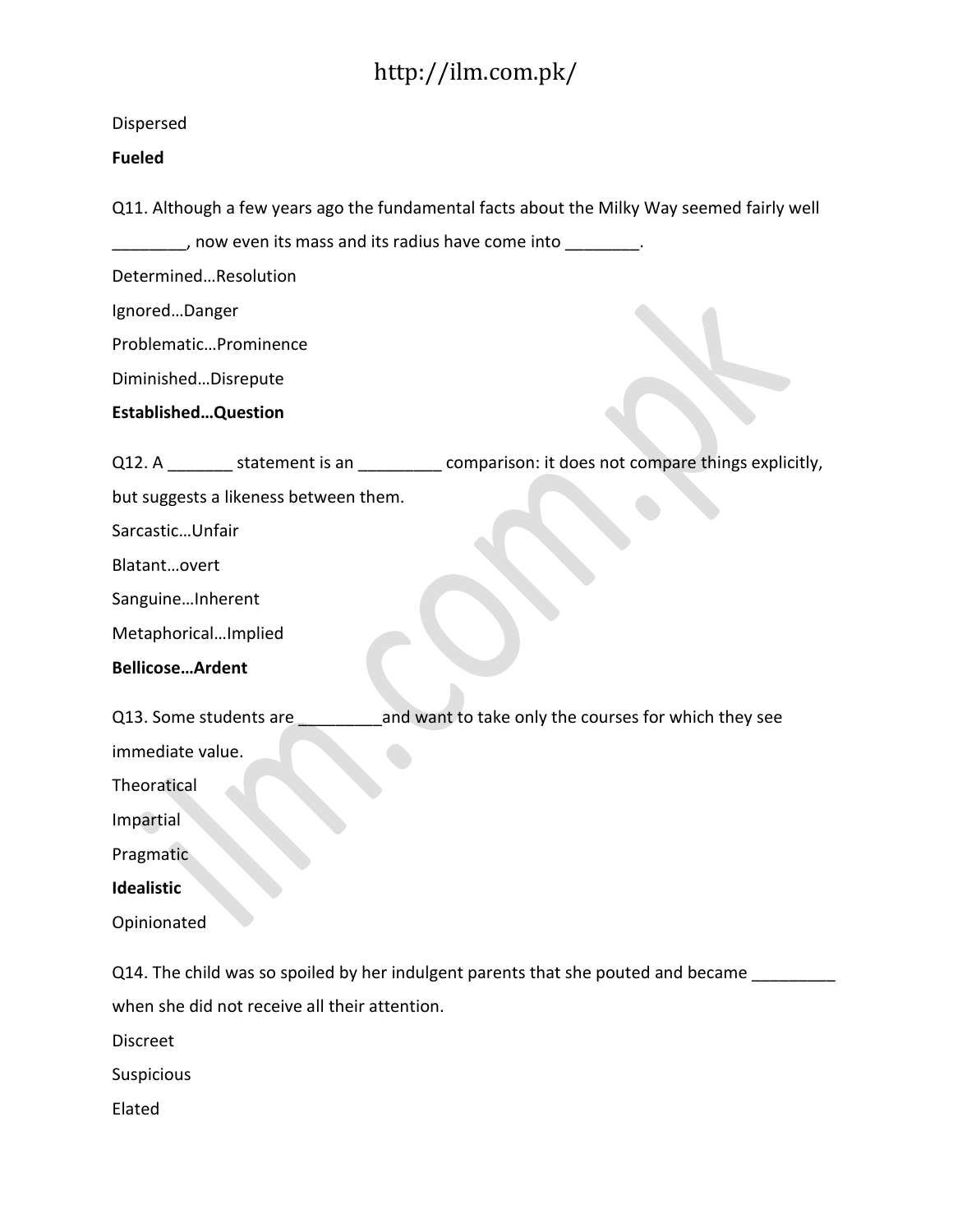| Sullen                                                                                   |
|------------------------------------------------------------------------------------------|
| <b>Tranquil</b>                                                                          |
| Q15. The orator was so ___________ that the audience became _________.                   |
| SoporificDrowsy                                                                          |
| InaudibleElated                                                                          |
| PompousBombastic                                                                         |
| DramaticAffable                                                                          |
| ConvincingMoribund                                                                       |
| Q16. Written in an amiable style, the book provides a comprehensive overview of European |
| wines that should prove inviting to both the virtual _________ and the experienced       |
| connoisseur.                                                                             |
| Prodigal                                                                                 |
| <b>Novice</b>                                                                            |
| Zealot                                                                                   |
| Miser                                                                                    |
| Glutton                                                                                  |
|                                                                                          |
| Q17. Nawaz is away, so I am writing to you on his behalf.                                |
| <b>Noun</b>                                                                              |
| Adjective                                                                                |
| Adverb                                                                                   |
| Verb                                                                                     |
| Q18. Historical buildings like Lahore Fort, Shahi Mosque, etc. are worth seeing.         |
| <b>Adjective</b>                                                                         |
| Adverb                                                                                   |
| Noun                                                                                     |
| Verb                                                                                     |
|                                                                                          |